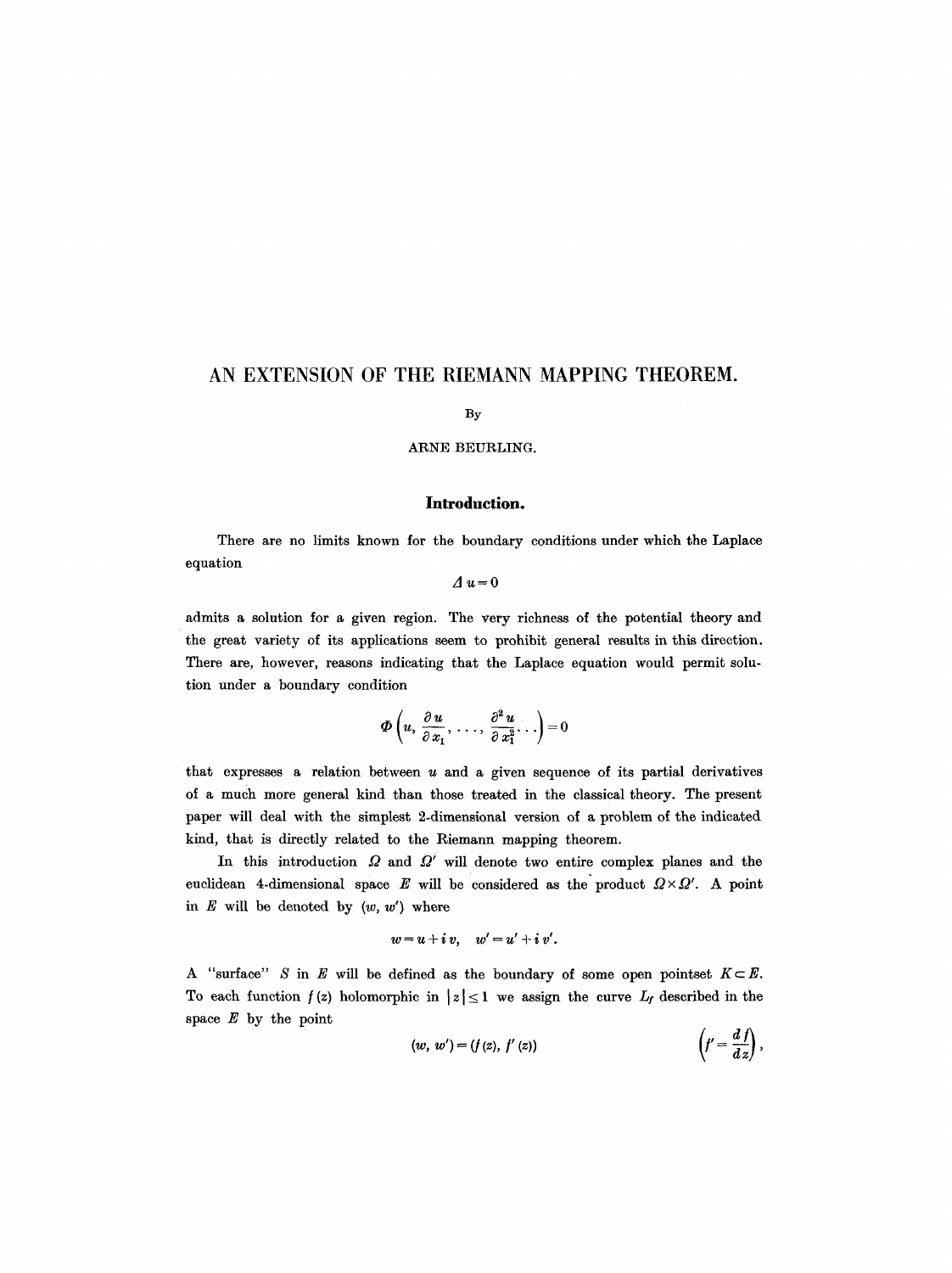118 Arne Beurling.

when z runs through the circle  $|z|=1$ . In case f is only regular in the open circle  $|z| < 1$ ,  $L_f$  will be defined as the set of points  $(w, w')$  for which

$$
\lim_{|z|\uparrow 1} \inf_{z} ||(f(z), f'(z)) - (w, w')|| = 0
$$

where  $\|\n\|$  stands for the euclidean distance.

Using these concepts the Riemann mapping theorem may be expressed as follows. Let  $D$  be a simply-connected bounded region and let  $K$  be the product set  $D \times Q'$ . Let  $w_0$  be a given point  $\in D$  and  $\gamma$  a given real number. Then there exists a uniquely *determined univalent function f (z) in*  $|z| < 1$  *such that the curve*  $L_f$  *lies on the boundary S of K and such that* 

$$
f(0) = w_0, \quad \arg f'(0) = \gamma.
$$

The content of this theorem can be considered as a property established for a particular kind of product sets  $K$ . It may, therefore; be of some interest to point out that the cited theorem remains true for sets  $K = D \times C$ , where C stands for a circle  $|w'| < r$ ,  $0 < r < \infty$ . This statement, as well as more general propositions of the same kind, will not be discussed in this paper but is a simple consequence of results to be proved here concerning sets  $K_{\varphi}$  defined by an inequality

$$
|w'|<\varPhi(w).
$$

A brief summary of our main result runs as follows:

Let  $\Phi = e^U$ , where U is a real valued continuous super-harmonic function bounded from above. Then the boundary surface S of  $K_{\Phi}$  has the property: For each complex  $w_0$  and for each real  $\gamma$  there exists a unique univalent function  $f(z)$  in  $|z| < 1$ , normalized as in the Riemann theorem, and such that the curve  $L_f$  lies on S.

## **Preliminaries.**

From now on  $\Phi(w)$  will denote an arbitrary continuous positive bounded function defined for  $|w| < \infty$ , and M will stand for an upper bound of  $\Phi$ . A function  $f(z)$  holomorphic in  $|z| < 1$  will be called normalized if

(0)  $f(0) = w_0, \quad f'(0) > 0,$ 

 $w_0$  being a given point in the w-plane. The functional equation written as

(1) 
$$
|f'(z)| = \Phi(f(z))
$$
  $(|z| = 1),$ 

is by definition satisfied if

$$
\lim_{|z|+1} (|f'(z)| - \Phi(f(z))) = 0.
$$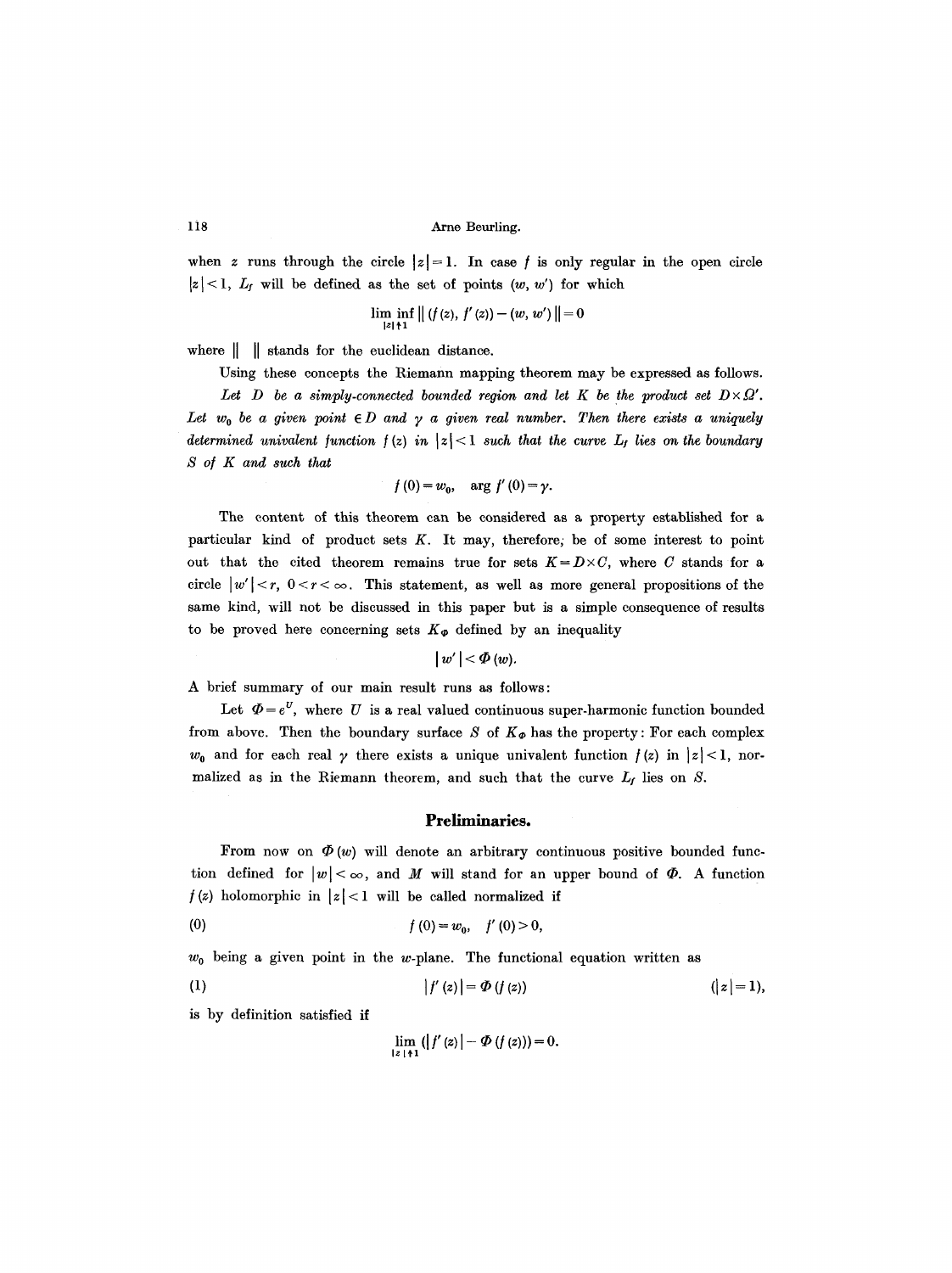We will be interested in normalized univalent functions satisfying this relation, and such a function will briefly be referred to as a solution of (1).

Our problem is to decide whether or not (1) has a solution and under what conditions on  $\Phi$  a unique solution exists. If for instance  $w_0 = 0$  and  $\Phi(w) = \Phi(r)$ is a function of  $|w|=r$ , then  $f(z)=\varrho z$  is a solution of our problem for each  $\varrho > 0$ satisfying the equation  $\Phi(\rho) - p = 0$ . This shows us that uniqueness requires specific additional conditions imposed on  $\Phi$ . If, on the other hand, log  $\Phi$  is harmonic in the circle  $|w - w_0| < M$ , we easily find that the problem has a solution which is in fact unique. These two examples may serve the purpose of anticipating the result to be proved.

The study of our problem will be based on the following two function classes.  $A_{\Phi}$  consists of functions  $f(z)$  holomorphic in  $|z|< 1$ , satisfying (0) and with the property that

$$
|f'(z)| \leq \Phi(f(z)) \qquad (|z|=1),
$$

which relation has to be read

$$
\lim_{|z|\uparrow 1} \sup_{z\uparrow 1} (|f'(z)| - \Phi(f(z)) \leq 0.
$$

By  $B_{\varPhi}$  we denote the class of *univalent* and holomorphic functions  $g(z)$  in  $|z| < 1$ , normalized as above, and such that

$$
(3) \qquad |g'(z)| \geq \Phi(g(z)) \qquad (|z| = 1),
$$

in the sense that

$$
\liminf_{|z|\uparrow 1} (|g'(z)| - \Phi(g(z))) \geq 0.
$$

Finally,  $C_{\Phi}$  will denote the class of solutions of (1), and our main problem is of course to show that  $C_{\phi}$  is not empty. Since the function  $f(z)=w_0+e z$  will belong to  $A_{\Phi}$  for  $\rho$  positive and sufficiently small, and to  $B_{\Phi}$  for  $\rho$  sufficiently large, we see that neither of these classes is vacuous.

A rather complete account of the present study runs as follows:

**Theorem I.** If  $\Phi$  is positive, continuous and bounded, and w is a given point, *then* (1) *possesses in general two distinguished solutions /\* and g\* characterized by the /oUowing properties:* 

*I. The pointset*  $A^*$ , defined as the union of values w assumed in  $|z| < 1$  by func*tions*  $f \in A_{\Phi}$ *, is a simply-connected region and the normalized univalent function*  $f^*$  which *maps*  $|z| < 1$  *onto*  $A^*$  *is a solution of (1).*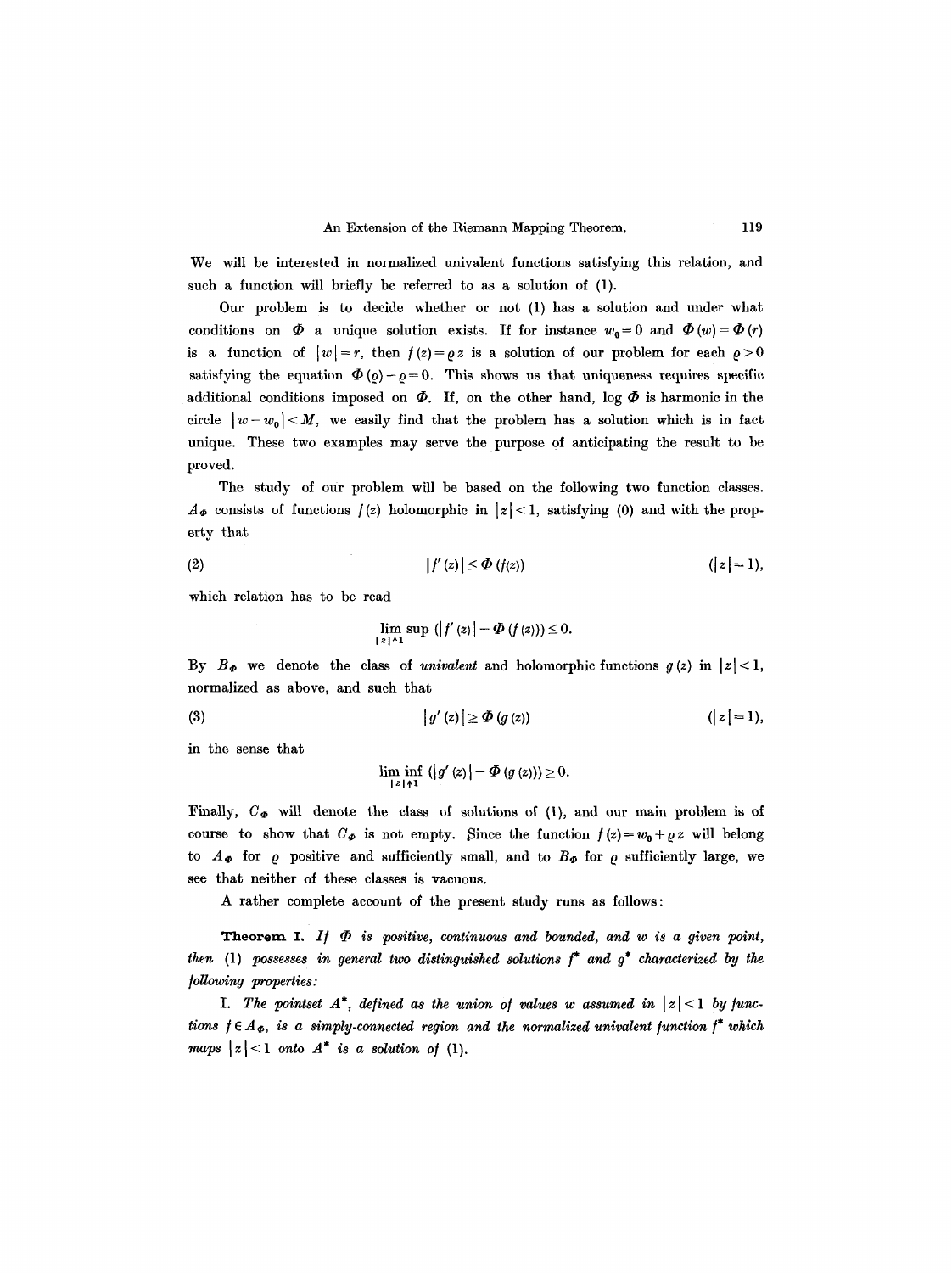## 120 Arno Beurling.

II. The pointset  $B^*$ , defined as the intersection of values w assumed in  $|z| < 1$  by *functions*  $g \in B_{\Phi}$ , is a simply-connected region and the normalized univalent function  $g^*$ *which maps*  $|z| < 1$  *onto*  $B^*$  *is a solution of (1).* 

III. *Any other solution of* (1) maps  $|z| < 1$  onto a region contained in  $A^*$  and *containing B\*.* 

**1V.** If  $\log \frac{1}{\Phi}$  is subharmonic,  $A^*$  and  $B^*$  are identical and (1) has a unique *solution.* 

## **Convergence of simply-connected regions.**

In the sequel we shall assume that all regions considered contain a fixed point  $w_0$  and that they all are contained in a fixed circle  $|w-w_0| < M$ . The boundary sets of the simply-connected regions  $R$ ,  $R_n$  shall be denoted by  $\Gamma$ ,  $\Gamma_n$  respectively. The notation  $[w, \Gamma_n]$  stands for the distance between the point w and the set  $\Gamma_n$ .

We define

$$
[T, T_n] = \sup_{w \in \Gamma} [w, T_n]
$$

and observe that in general  $[I, \Gamma_n] + [T_n, T]$ . By  $f(z)$ ,  $f_n(z)$  we shall mean the normalized univalent functions which map  $|z| < 1$  onto R,  $R_n$  respectively.

The infinite sequence  ${R_n}_1^{\infty}$  is said to converge weakly to R if for any  $w \in R$ there is an integer  $n(w)$  such that  $w \in R_n$  for  $n > n(w)$ , and if for any  $w \in \Gamma$ 

$$
\lim_{n \to \infty} [w, \Gamma_n] = 0.
$$

From the inequality

$$
|\left[w_1, T_n\right] - \left[w_2, T_n\right]| \leq |w_1 - w_2|
$$

 $\bar{z}$ 

we conclude that (4) implies that  $[w, \Gamma_n]$  tends uniformly to 0 on  $\Gamma$ . Therefore (4) may be replaced by

$$
\lim_{n\to\infty} [T, T_n]=0.
$$

We next list a series of well-known properties that will be used later on.

a).  $R_n$  converges weakly to R if and only if  $f_n(z)$  converges to  $f(z)$  in  $|z| < 1$ .  $\beta$ ). If

$$
(6) \hspace{3.1em} R_n \subset R_{n+1} \subset R \hspace{3.2em} (n=1,\,2,\,\ldots)
$$

then  $R_n$  converges weakly to R if and only if

(7) 
$$
f'(0) = \lim_{n \to \infty} f'_n(0).
$$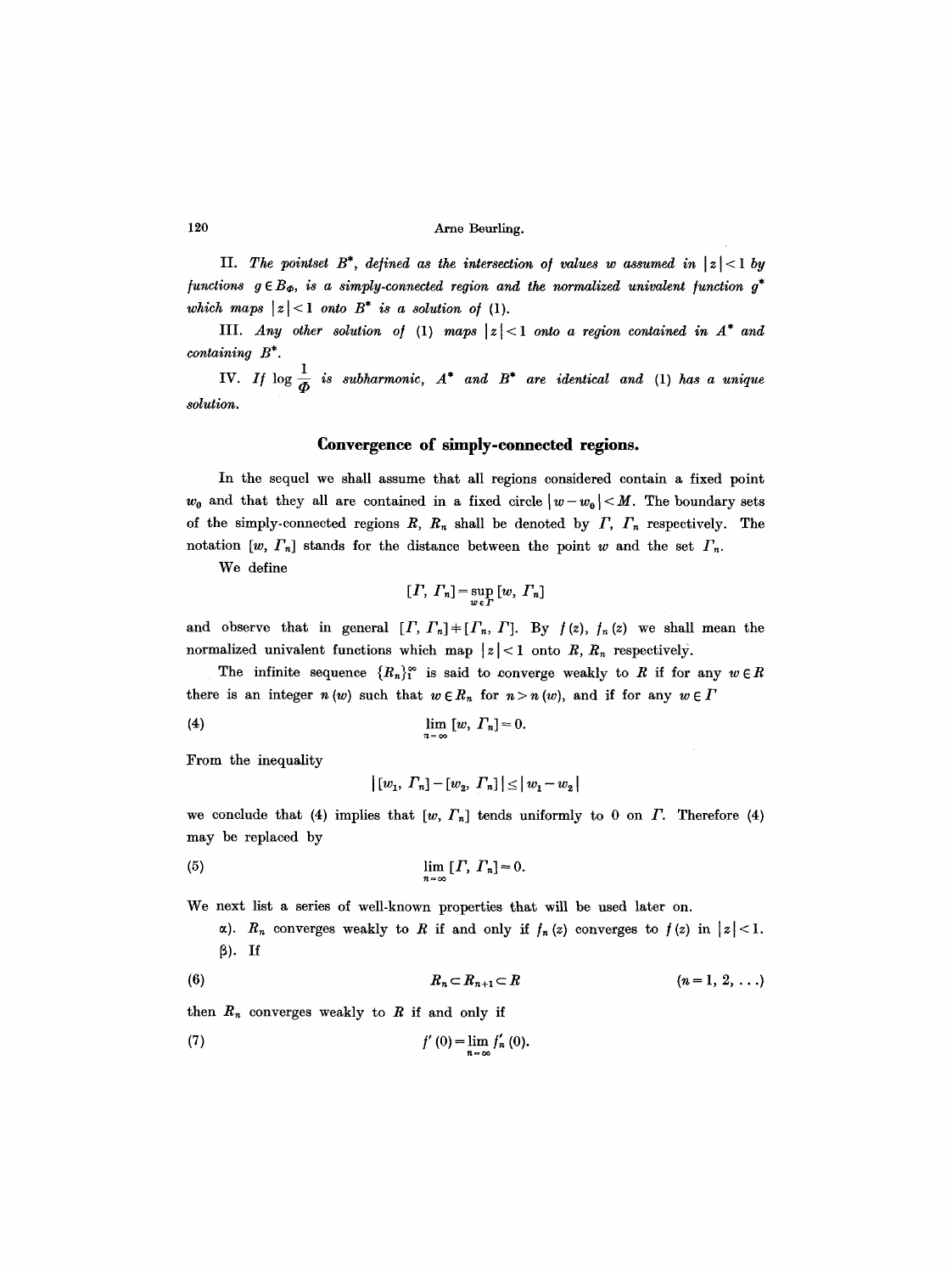The same conclusion is true under the condition

(8) 
$$
R_n \supset R_{n+1} \supset R
$$
  $(n=1, 2, ...).$ 

 $\gamma$ ). A region R shall be called of Schoenfliess' type if the complement of its closure is a simply-connected region  $D$  with the property that each boundary point of  $R$  is also a boundary point of  $D$ . If  $R$  is bounded by a Jordan curve it has this property but the converse is not true. The proofs of the following two propositions will be left to the reader.

The region  $R$  is of Schoenfliess' type if and only if it is the weak limit of a strictly shrinking sequence  $\{R_n\}_1^{\infty}$ , i.e., such that the closure of  $R_{n+1}$  is contained in  $R_n$ .

Let R be of Schoenfliess' type and let  ${R_n}_1^{\infty}$  satisfy (8). Then the additional condition

$$
\lim_{n = \infty} [I_n, \Gamma] = 0
$$

implies the weak convergence of  $R_n$  to  $R$ .

8). Assume that  $U(w)$  is a continuous function in the circle  $|w-w_0| < M$ , and let  $u, u_n$  denote the solution of the Dirichlet problem for  $R, R_n$  respectively with boundary values in both cases = U (w). Then the weak convergence of  $R_n$  to R implies that

(10) 
$$
\lim_{n \to \infty} u_n(w) = u(w) \qquad (w \in R).
$$

#### **Compactness.**

Any  $f \in A_{\phi}$  is continuous in the closed unit circle and satisfies the inequality

(11) 
$$
|f(z_1)-f(z_2)| \leq M |z_1-z_2| \qquad (|z_1|, |z_2| \leq 1).
$$

This equicontinuity would permit us to apply to  $A_{\Phi}$  the uniform topology on  $|z| \leq 1$ , and to establish all statements concerning this class in a rather simple way. Since, however, this topology does not apply to  $B_{\varPhi}$  it will not on the whole offer us any great advantage in the proof of Theorem I.

For reasons that will be clear later on we can restrict our study of  $B_{\Phi}$  to functions  $f(z)$  subject to the condition

(12) 
$$
|f(z)-f(0)| \leq M
$$
  $(|z|<1),$ 

and the weak topology considered in the previous section will be the adequate concept.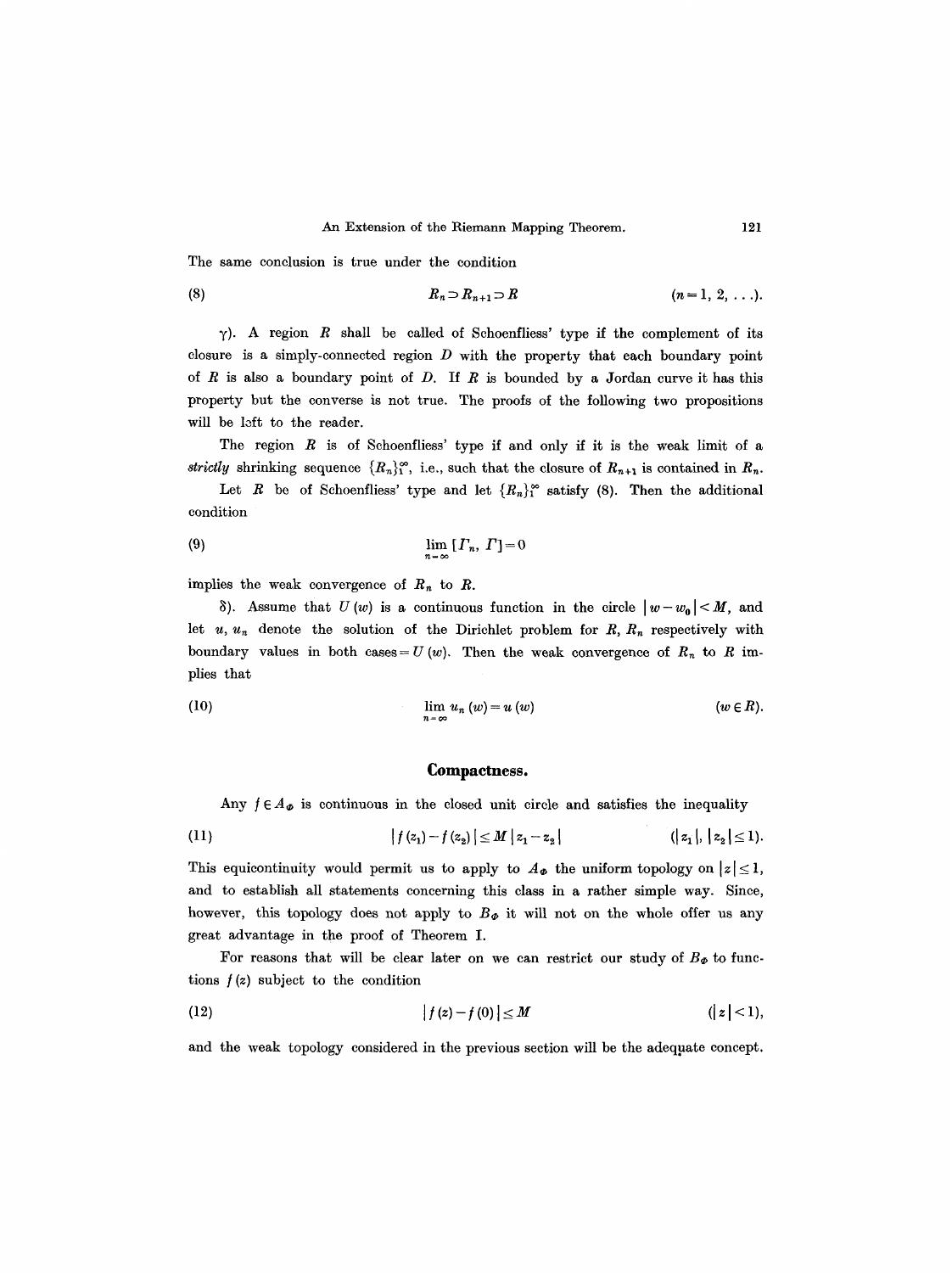122 Arno Beurling.

**Lemma I.** Let  $\{f_n\}_1^{\infty}$  be a sequence of functions univalent in  $|z| < 1$  and satis*fying* (12). Let  $\{f_n\}^{\infty}$  *belong to one of the classes*  $A_{\Phi}$ ,  $B_{\Phi}$  or  $C_{\Phi}$ . Then  $\{f_n\}^{\infty}$  contains *a subsequence that converges in*  $|z| < 1$  *to a univalent f which belongs to the same class as does the. original sequence.* 

Throughout this paper  $U(w)$  will be defined by the relation

 $\Phi(w) = e^{U(w)}$ 

and  $U_R(w)$  will denote the function which outside R coincides with  $U(w)$  and in R is defined as the solution of the Dirichlet problem for  $R$  with boundary values  $= U (w)$ . Since a simply-connected region is regular for the Dirichlet problem and  $U(w)$  is continuous, it follows that  $U_R(w)$  is a continuous function.

Consider now a normalized univalent  $f(z)$  which maps  $|z| < 1$  onto a region R. If  $f \in A_{\Phi}$  we have by definition

(13) 
$$
\lim_{\|z\|+1} \sup ( \log |f'(z)| - U(f(z))) \leq 0.
$$

Consequently,

(14) 
$$
\lim_{|z|+1} \sup (\log |f'(z)| - U_R(f(z))) \leq 0.
$$

In the last formula the function considered is harmonic in  $|z| < 1$ , and it follows by the maximum principle for harmonic functions that

$$
\log |f'(z)| \le U_R(f(z)) \qquad (|z| < 1).
$$

Since (15) implies (13), the truth of (15) is both necessary and sufficient for a univalent normalized  $f$  to belong to  $A_{\varPhi}$ .

Using the minimum principle for harmonic functions we find by an analogous argument that f will belong to  $B_{\phi}$  if and only if

(16) 
$$
\log |f'(z)| \ge U_R(f(z)) \qquad (|z| < 1).
$$

Finally, the relation

(17) 
$$
\log |f'(z)| = U_R(f(z)) \qquad (|z| < 1)
$$

is the criterion for  $f$  being a solution of (1).

In the proof of Lemma I we may of course assume that the original sequence converges in  $|z| < 1$  to some univalent f. Consider first the case  $\{f_n\}^{\infty} \subset A_{\Phi}$ . Since  $f_n$  converges to  $f$ ,  $R_n$  will converge weakly to  $R$ , and it follows that  $U_{R_n}(w)$  converges to  $U_R(w)$  for  $w \in R$ . We also recall that this implies uniform convergence in each closed subset of R. Therefore, for any fixed  $z, |z| < 1$ ,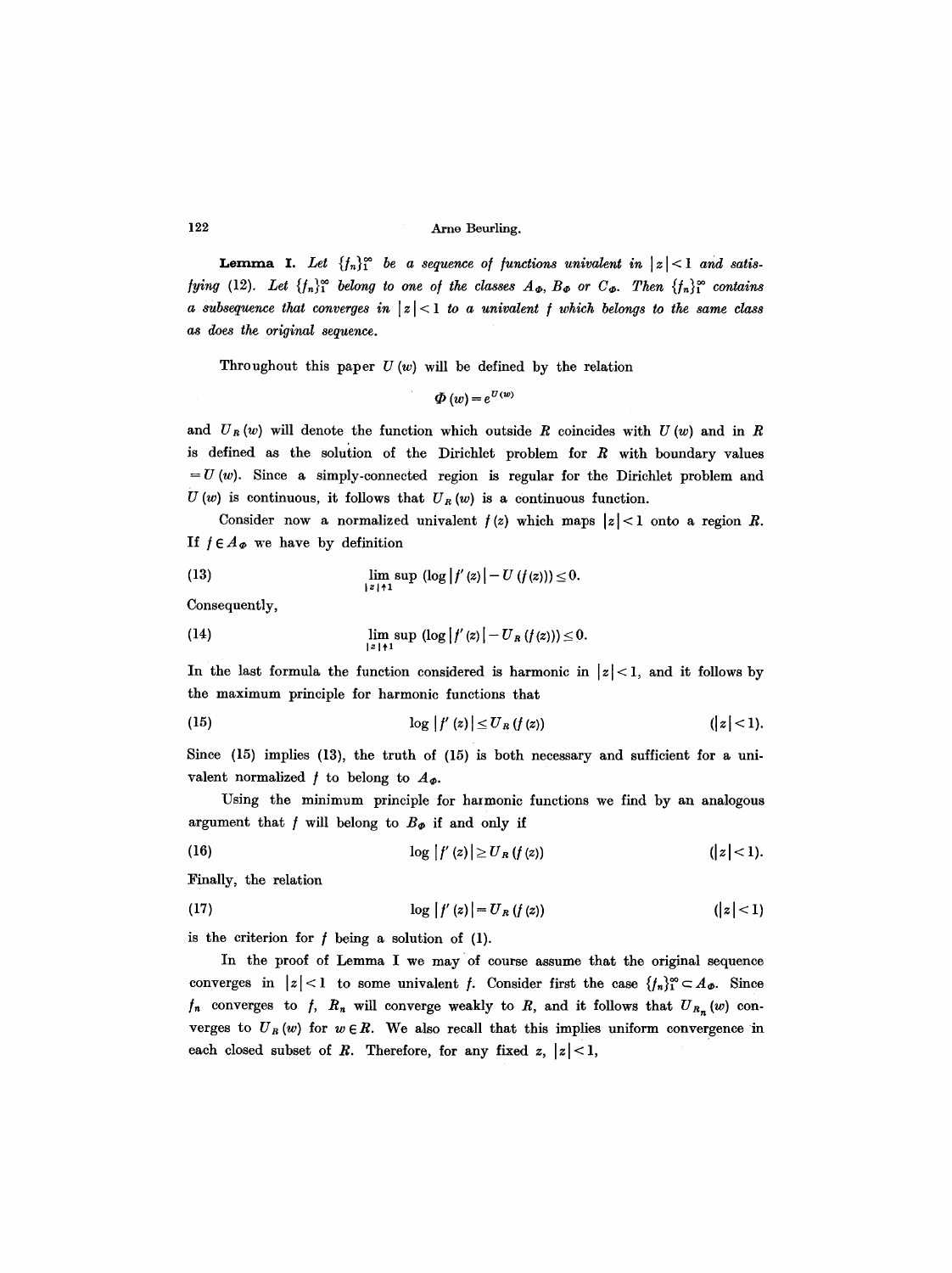An Extension of the Riemann Mapping Theorem. 123

(18) 
$$
\log |f'(z)| = \lim_{n \to \infty} \log |f'_n(z)| \leq \lim_{n \to \infty} U_{R_n} (f_n(z)) = U_R (f(z))
$$

and the conclusion  $f \in A_{\phi}$  follows.

For the class  $B_{\phi}$  the proof is analogous, and for  $C_{\phi}$  obvious, this class being the intersection of  $A_{\Phi}$  and  $B_{\Phi}$ .

# **Unions and intersections of maps.**

Consider a finite sequence  $\{f_p\}_{1}^{n} \subset A_{\Phi}$ ,  $(1 \leq n \leq \infty)$ , and let  $S_{\phi}$  denote the Riemann surface onto which  $f_r$  maps  $|z| < 1$ . The notation  $\tilde{S}_r$  stands for the projection of  $S_r$ on the w-plane, i.e. the set of values taken by  $f_r$  in  $|z| < 1$ . The union  $R_0$  of  $\{\bar{S}_r\}_1^n$ is a connected open pointset. The *extended union* of  $\{\bar{S}_r\}_1^n$ ,

 $R = E U {\delta_v}_1^n$ 

is defined as follows:  $R$  is the collection of complex numbers  $w$  which may be surrounded by a Jordan curve  $\gamma$  each point of which belongs to the ordinary union  $R_0$ . The extended union R is a simply-connected region containing  $w_0$ . The normalized univalent function which maps  $|z| < 1$  onto R will be denoted by

 $f = E U \{f_n\}_{1}^{n}.$ 

We next assume that  $\{f_p\}_{1}^{n} \subset B_{\Phi}$ . Each  $S_p$  is now a simply-connected plane region containing  $w_0$  and the *reduced intersection* 

```
D = R I {S_{\nu}}^n_1
```
is defined as the set of those points w which can be joined with  $w_0$  by a Jordan are  $\gamma$  such that each  $w_1 \in \gamma$  is assumed by each  $f_r$ ,  $(\gamma = 1, 2, \ldots n)$ , in  $|z| < 1$ . *D* is a simply-connected region, and the normalized  $f$  which maps  $|z|$ <1 onto D will be denoted by

$$
f=\mathrm{R\,I}\,\{f_{\nu}\}_{1}^{n}.
$$

The proof of the statements  $f^* \in A_{\phi}$ ,  $g^* \in B_{\phi}$  depends essentially on the following lemma which is itself a consequence of the maximum-minimum principle.

**Lemma II.** *If*  $\{f_v\}_1^n \in A_{\Phi}$  so does

$$
f = \mathbf{E} \mathbf{U} \{f_{\mathbf{y}}\}_{1}^{n}.
$$

*Similarly, if*  ${g_{\nu}}^n_1 \in B_{\Phi}$  so does

 $g = R I \{g_r\}_1^n$ .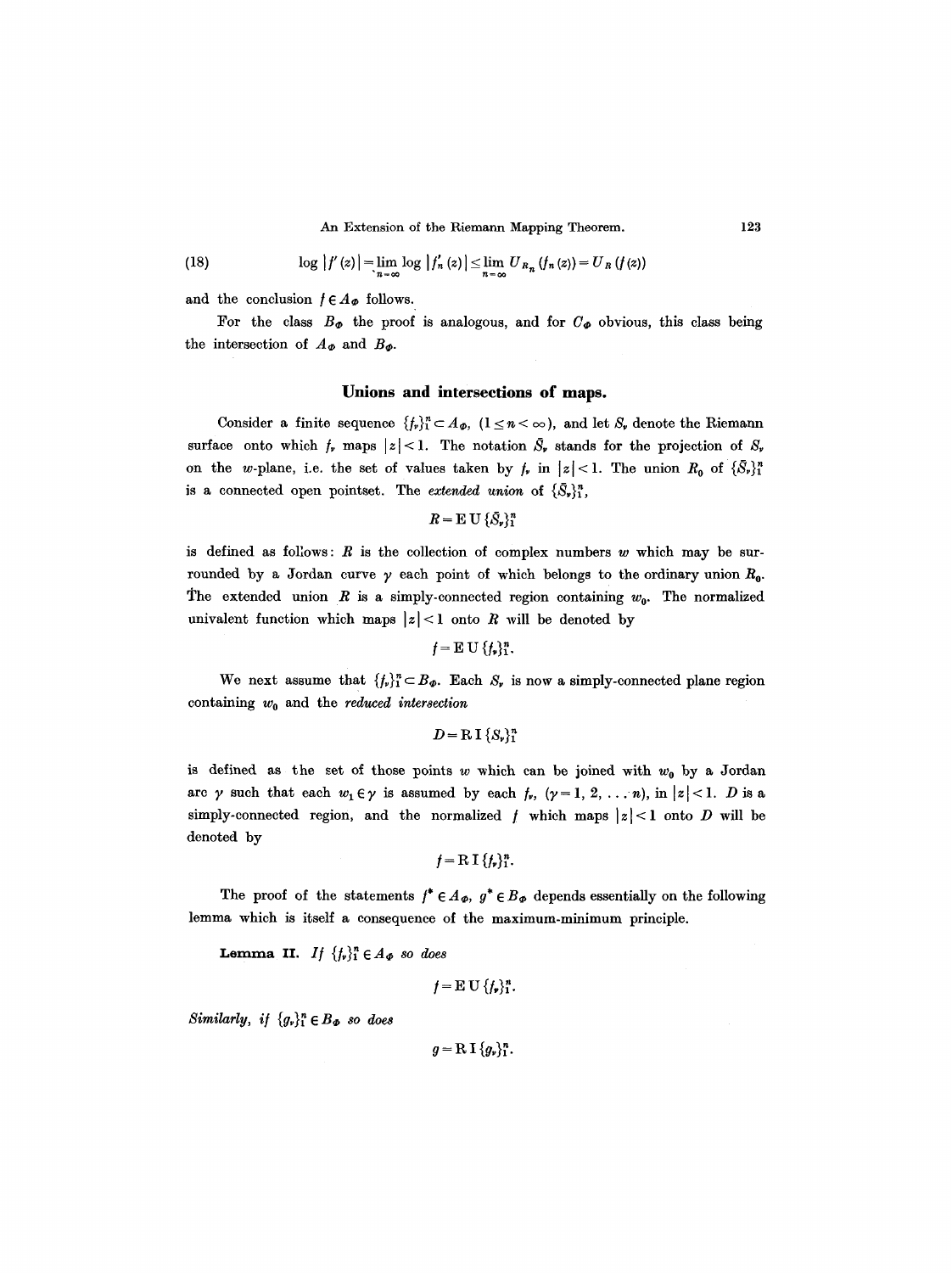Consider first the case that the  $f_r$  are holomorphic in the closed unit circle. The curves described by the points

$$
w = f_{\nu} (e^{i\theta})
$$
  $(0 \le \theta \le 2 \pi, \nu = 1, 2, \ldots n)$ 

are then analytic, and the ordinary union  $R_0$  of  $\{\tilde{S}_r\}^n_1$  is a finitely-connected region bounded by a finite number of analytic arcs. The extended union  $R$  is bounded by the outer boundary component  $\Gamma$  of  $R_0$ .  $\Gamma$  itself is composed of a finite number of ares  $\Gamma_k$ , each of which is an arc of the boundary of some  $S_{\nu}$ , say for  $\nu = \nu (k)$ . Let F,  $F_r$ , denote the inverse functions of  $f$ ,  $f_r$ , respectively.  $F_r$  is defined on  $S_r$ , and

$$
G_{\nu} = \log \left| \frac{1}{F_{\nu}} \right|
$$

is the Green's function of  $S_r$ , singular at the distinguished point  $w_0 = f_r(0)$ . Similarly,

$$
G = \log \left| \frac{1}{F} \right|
$$

is the Green's function of  $R$ . Since the boundary of  $S<sub>r</sub>$  lies either under  $R$  or under the boundary of  $R$ , we conclude by the minimum principle that the inequality

$$
(19) \tG - G_{\nu} \ge 0
$$

holds throughout  $S_r$ ,  $(\nu = 1, 2, \ldots n)$ . At a point w which is an inner point of some arc  $\Gamma_k$  we will therefore have

(20) 
$$
\frac{\partial G}{\partial n} \geq \frac{\partial G_r}{\partial n} \qquad (v = v(k)),
$$

where the derivative is taken in the direction of the inner normal. Since F and  $F_{\nu}$ are regular at the point considered, (20) implies

(21) 
$$
|F'(w)| \geq |F'_v(w)| \geq \frac{1}{\Phi(w)}.
$$

This yields

(22) 
$$
|f'(z)| \le \Phi(f(z))
$$
  $(|z|=1),$ 

except perhaps at a finite number of points which correspond to intersections of the  $\Gamma_k$ . However, the regularity of the boundary of R permits us to use the following Poisson representation

(23) 
$$
\log |f'(z)| = \frac{1}{2\pi} \int_{0}^{2\pi} \frac{1-|z|^2}{|z-e^{i\theta}|^2} \log |f'(e^{i\theta})| d\theta \qquad (|z|<1),
$$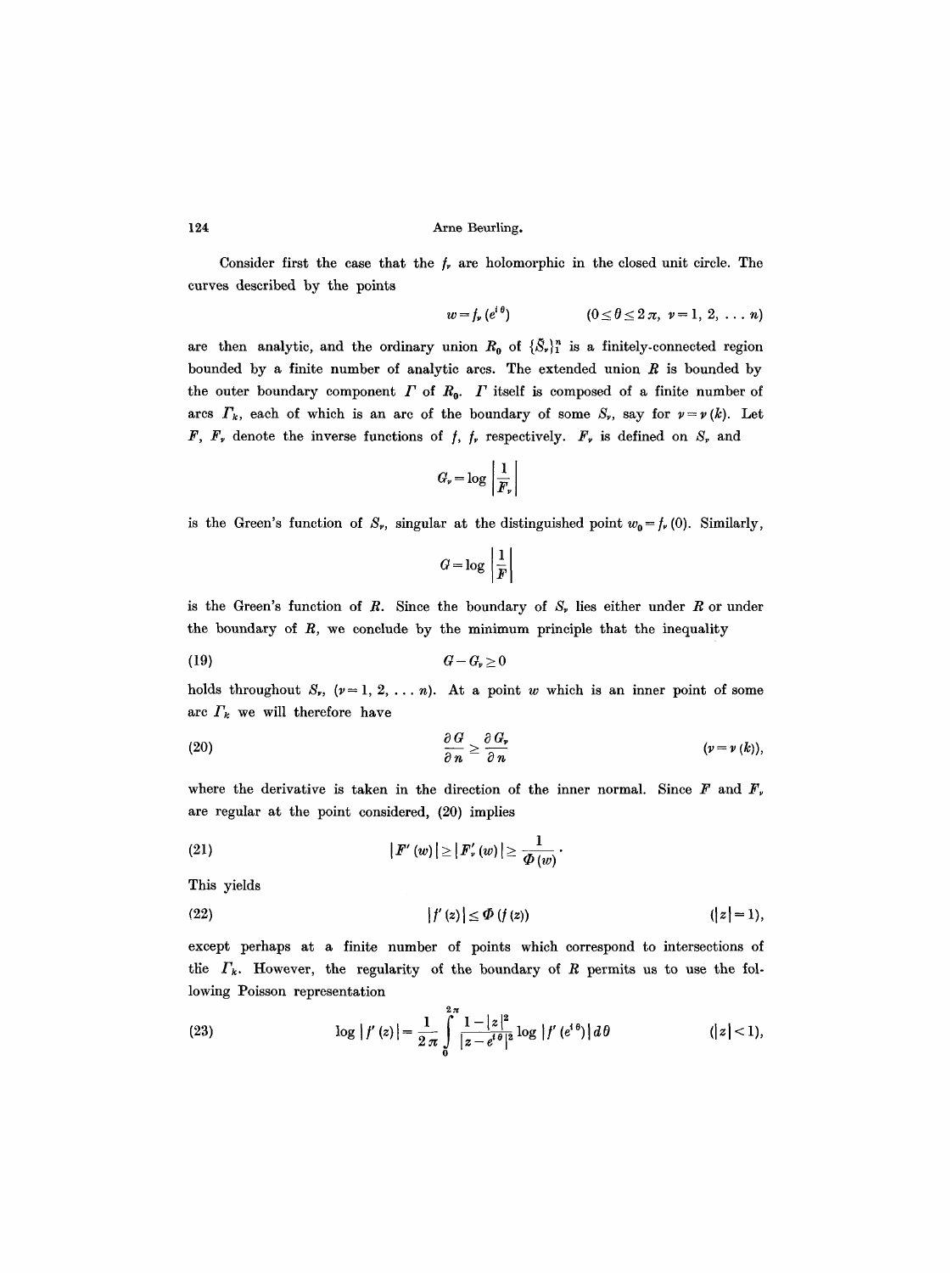which combined with (22) yields

$$
\log |f'(z)| \leq \frac{1}{2 \pi} \int_{0}^{2\pi} \frac{1-|z|^2}{|z-e^{i\theta}|^2} U(f(e^{i\theta})) d\theta = U_R(f(z)).
$$

Therefore  $f \in A_{\Phi}$ .

In the general case where the  $f_{\nu}$  are not holomorphic in the closed circle, we set

$$
f_{\nu,\,\varepsilon}(z)=f_{\nu}\left((1-\varepsilon)\,z\right),\qquad \varepsilon>0.
$$

These functions are analytic in  $|z| \leq 1$  and certainly belong to the class  $A_t \phi$  where t stands for a number > 1 which tends to 1 for  $\varepsilon \rightarrow 0$ . Therefore

 $f_e = E U \{f_{\nu, e}\}_1^n$ 

will belong to  $A_t \phi$  and map  $|z| < 1$  onto

$$
R_{\varepsilon} = \mathbb{E} \, \mathbf{U} \, \{ \bar{S}_{r,\varepsilon} \}_{1}^{n},
$$

 $S_{\nu,\varepsilon}$  being the map of  $|z| < 1-\varepsilon$ . For  $\varepsilon \to 0$ ,  $R_{\varepsilon}$  will converge weakly to

$$
R = \mathbf{E} \mathbf{U} \{\bar{S}_r\}_1^n
$$

and  $f_{\varepsilon}$  will converge to  $f$  in  $|z|<1$ . By Lemma I we finally conclude that  $f$  will belong to the class  $A_t \phi$  for any  $t > 1$ . This proves our statement that  $f \in A_\phi$ .

For the class  $B_{\phi}$  the proof is similar. If  $\{f_{\nu}\}_{1}^{n} \subset B_{\phi}$ , we compare the Green's function for  $S_r$  and for

$$
D = \mathbb{R} \mathbb{I} \left\{ S_{\nu} \right\}_{1}^{n}
$$

and obtain by the maximum principle

$$
G - G_{\nu} \leq 0 \qquad \qquad (w \in D).
$$

For the rest the proof is the same as in the previous case and will not be repeated.

# **The maximal region A\*.**

From the equicontinuity expressed by (11) we derive the existence of an enumerable subset  $\{h_n\}_1^{\infty}$  of  $A_{\phi}$  having the property that for any  $f \in A_{\phi}$  and for any  $\varepsilon > 0$ there will exist an integer  $n$  such that

$$
\max_{|z|\leq 1}|f(z)-h_n(z)|<\varepsilon.
$$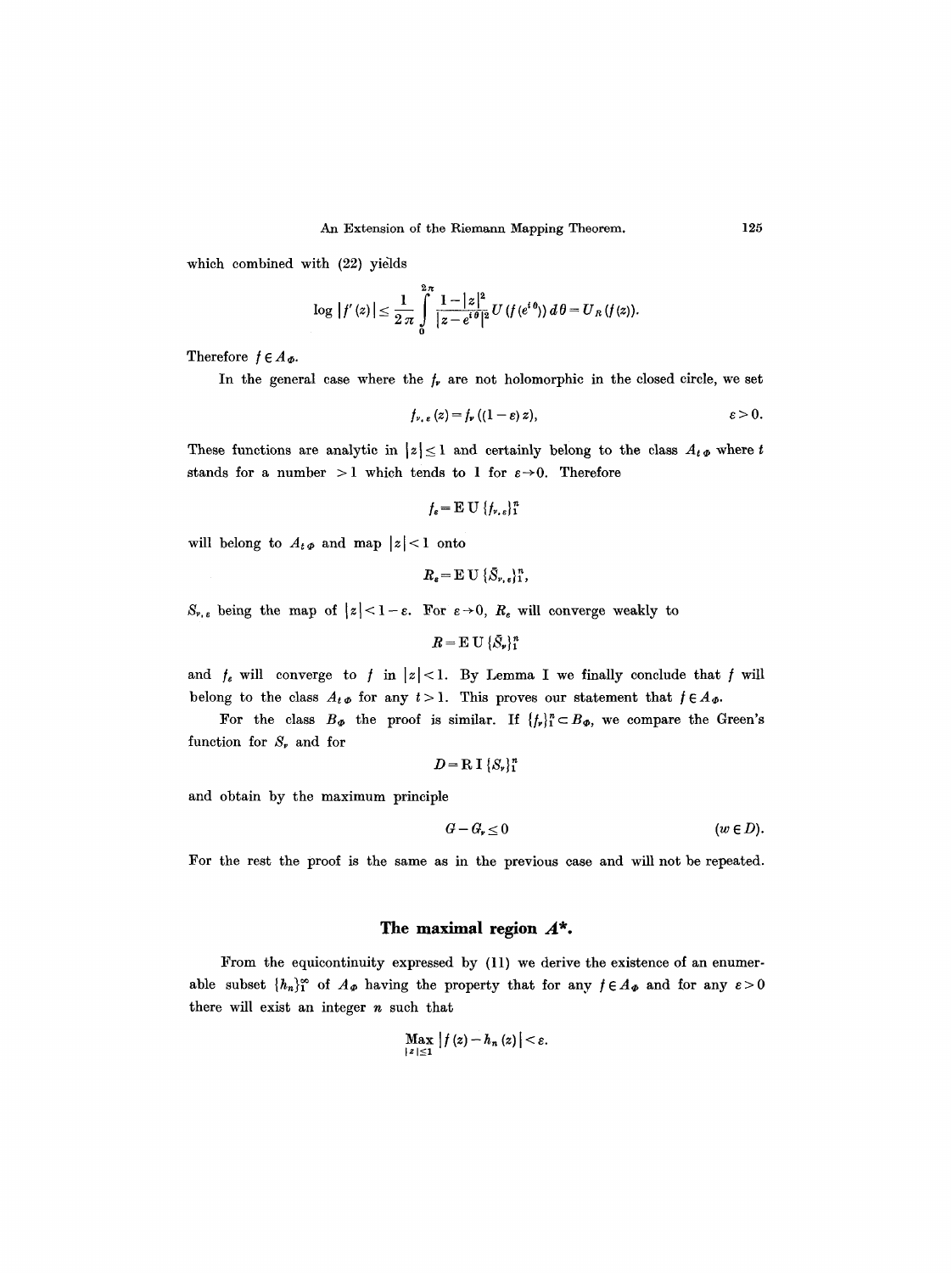126 Arne Beurling.

The pointset  $A^*$  is therefore identical with the union of values taken in  $|z| < 1$  by  ${h_n}_1^{\infty}$ . Let  $S_n$  denote the Riemann surface onto which  $h_n$  maps the unit circle. By Lemma II,

Consequently,

 $f_n = \mathbb{E} \mathbb{U} \{ h_v \}_{v=1}^n \in A_{\varPhi}$ .  $R_n = \mathbb{E} U \{\bar{S}_r\}_1^n \subset A^*.$ 

Hence,  $\{R_n\}_{1}^{\infty}$  is an increasing sequence of simply-connected regions which exhaust  $A^*$  for  $n\to\infty$ . Therefore  $A^*$  is simply-connected and  $f_n$  converges to  $f^*$  for  $n\to\infty$ . Finally, by Lemma I,  $f^* \in A_{\varPhi}$ .

Next to be proved is that  $f^*$  is a solution. To this purpose we will profit from the following remarkable relation between the given function  $\Phi$  and the maximal region  $A^* = A^*_{\varphi}$ . Let  $\psi(w)$  be a positive continuous function which coincides with  $\Phi(w)$ , outside  $A^*$ , whereas in  $A^*$ ,  $\psi$  is not subject to any additional condition. Since  $\Phi=\psi$  on the boundary of  $A^*$ ,  $\psi$ <sup>\*</sup> will also belong to the class  $A_{\psi}$ . Therefore  $A_{\psi}^* \supset A_{\varphi}^*$ , and it follows that  $\Phi=v$  on the boundary of  $A_v^*$ . This implies that the mapping function  $h^*$  for  $A^*_{\varphi}$  belongs to  $A_{\varphi}$ , and it follows that  $A^*_{\varphi} = A^*_{\varphi}$ .

In particular,  $A^*$  is also maximal for the class  $A_{\varphi}$  with

$$
\psi\left(w\right)\!=\!e^{U_{A^*}\left(w\right)}
$$

Since

(24) 
$$
\log |f^{\ast}(z)| - U_{A^{\ast}}(f^{\ast}(z))
$$

is a non-positive harmonic function in  $|z|<1$ , it is either  $\equiv 0$ , or  $\leq 0$  throughout the circle. Under the last alternative

(25) 
$$
|F^{\ast}(w)| > e^{-U_{A^{\ast}}(w)} \qquad (w \in A^{\ast}),
$$

 $F^*$  being the inverse of  $f^*$ . Let V be the conjugate harmonic function of  $U_{A^*}$  in  $A^*$ and let V be normalized by the condition  $V(w_0)=0$ . Define

$$
H(w) = \int_{w_0}^{w} e^{-(U_A * + i V)} dw \qquad (w \in A^*).
$$

By (25)

$$
|H'(w)| < |F^{**}(w)| \qquad (w \in A^*),
$$

and it follows that

$$
r_0 = \inf_{w \in A^*} \left| \frac{H}{F^*} \right| < 1.
$$

The region  $R_0 = \{w, |H(w)| < r_0\}$  is therefore contained in  $A^*$  and has at least one boundary point, say  $w_1$ , located on the boundary of  $A^*$ . By  $H(w)$  the region  $R_0$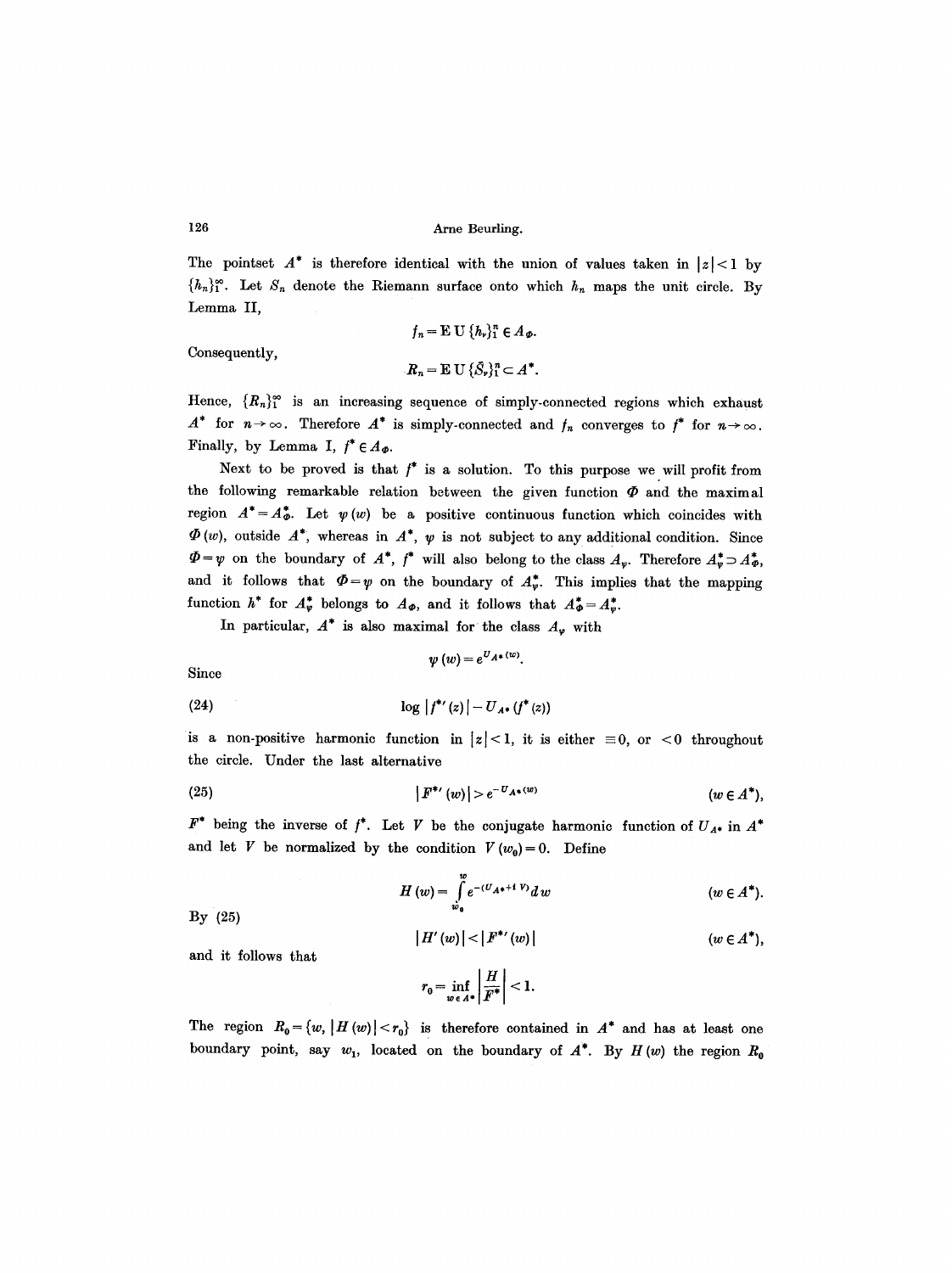is mapped onto the circle  $|z| < r_0$ . If h is the inverse of H, the function  $f(z) = h(r_0 z)$ will satisfy the equation

$$
|f'(z)| = r_0 \psi(f(z)) \qquad (|z| = 1).
$$

Without loss of generality we may assume that  $w_0=0$ . Since  $r_0$  is <1 and  $\psi$  is continuous there will exist a positive number  $\varepsilon$  such that for any complex number  $a=|a|e^{iy}$  in the circle  $|a-1|<\varepsilon$ , the function  $af(ze^{-iy})$  will belong to the class  $A_v$ . The union of values taken by this family in  $|z|$ <1 will contain a neighborhood of  $w_1$ , which is a contradiction since  $w_1$  is on the boundary of  $A^*$  and  $A^*$  is maximal for the class  $A_{\nu}$ . Therefore (24) vanishes identically in  $|z|$  < 1 and it is proved that  $f^*$ is a solution

# **The minimal region B\*.**

The proof of the statement  $g^* \in B_{\Phi}$  follows the same line as in the previous case and is quite easy. The difficult part of the theorem is, however, to show that  $g^*$ is a solution.

We first observe that  $f^* \in B_{\phi}$ . This implies that

(26) 
$$
m \equiv \inf_{g \in B_{\Phi}} g'(0) \geq \lim_{w \in A^*} \Phi(w) > 0.
$$

In fact, on defining

$$
g_1 = R I (g, f^*) \qquad (g \in B_{\varPhi}).
$$

we obtain a function  $g_1 \in B_{\phi}$  which assumes only values in  $A^*$  and is such that  $g'_1(0) \leq g'(0)$ . This proves the truth of (26).

The sequence  $\{h_n\}_1^{\infty}$  considered in the previous section will now be chosen in  $B_{\varPhi}$  and such that

 $m = \lim_{n = \infty} h'_n (0).$ 

By Lemma II,

$$
g_n = \mathrm{R} \, \mathrm{I} \, \{h_n\}_1^n \in B_{\Phi}.
$$

Consequently, if  $h_r$ , maps  $|z| < 1$  onto  $S_r$ , the regions

$$
R_n = \mathrm{R} \, \mathrm{I} \, \{S_\nu\}_1^n
$$

will have the property

$$
B^* \subset R_{n+1} \subset R_n \qquad (n=1, 2, \ldots).
$$

By definition of the operator R I it follows that

$$
g'_{n}(0) \leq \lim_{\nu=1, 2, \ldots, n} h'_{\nu}(0).
$$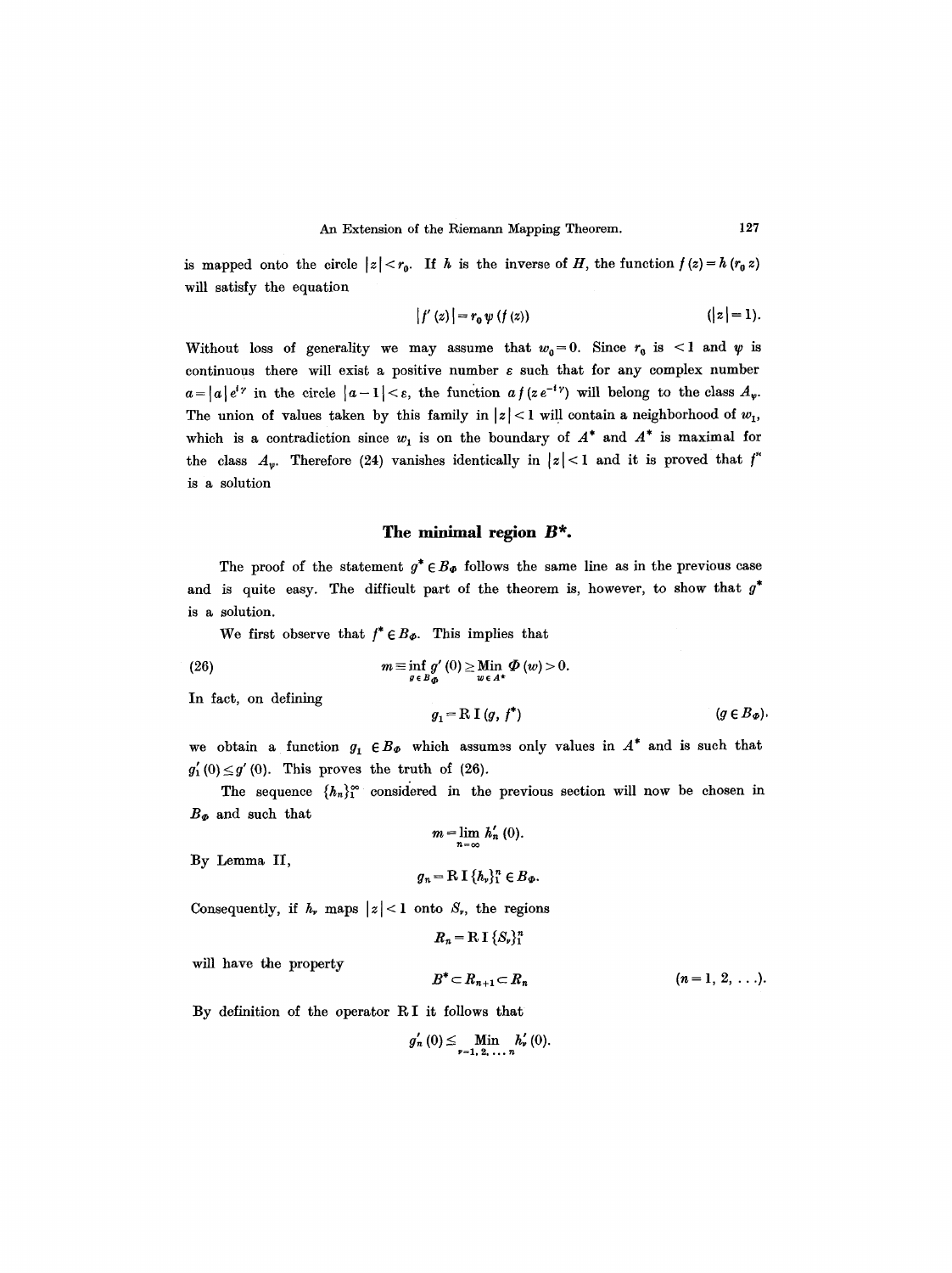For  $n \to \infty$ ,  $R_n$  will thus converge weakly to some region  $R \supset B^*$ , and  $g_n$  will converge in  $|z|$  < 1 to g which maps the unit circle onto R. This R is identical with  $B^*$ , since otherwise there would exist an  $h \in B_{\phi}$  which in  $|z| < 1$  omits some value  $w \in R$ , and the function

$$
k = \mathrm{R} \; \mathrm{I} \; (g, \; h) \in B_{\varPhi}
$$

would have the property k'  $(0) < g'$   $(0) = m$ , which is a contradiction. Therefore  $g = g^* \in B_{\Phi}$ .

The proof that  $g^*$  is a solution of (1) is rather complicated and will first be carried through under the assumption that  $B^*$  is a region of Schoenfliess' type. To this purpose we construct a sequence of continuous functions

$$
\boldsymbol{\varPhi}_n = e^{\boldsymbol{U}_n}
$$

with the following properties: each  $\Phi_n$  coincides with  $\Phi$  in  $B^*$ , whereas outside the closure of  $B^*$ ,

(27) ~n+l --< ~n ~< ~,

$$
\lim_{n = \infty} \Phi_n = 0.
$$

Let  $A_n^*$  and  $B_n^*$  be the maximal and the minimal region that corresponds to  $\Phi_n$ . Obviously,  $A_{\Phi_{n+1}} \subset A_{\Phi_n} \subset A_{\Phi}$ ,  $B_{\Phi_{n+1}} \supset B_{\Phi_n} \supset B_{\Phi}$ , and it follows that

$$
(29) \t\t\t B*n \subset B* \subset A*n+1 \subset A*n \subset A*.
$$

Since  $\Phi_n = \Phi$  on  $B^*$ , the minimal function of the class  $B_{\Phi_n}$  takes only values in  $B^*$ . Therefore

$$
B_n^* = B^* \qquad (n = 1, 2, ...).
$$

The maximal function  $f_n^*$  of  $A_{\varPhi_n}$  is a solution of equation (1) with  $\varPhi$  replaced by  $\Phi_n$ . Consequently,

(30) 
$$
\log f_n^{*'}(0) = U_{n, A_n^{*}}(w_0) \leq U_{A_n^{*}}(w_0).
$$

If  $g^*$  were not a solution of (1) we would have

(31) 
$$
\log g^{\ast\prime}(0) = U_{B\ast}(w_0) + \varepsilon, \qquad (\varepsilon > 0).
$$

Since  $B^* \subset A_n^*$ ,

$$
g^{\ast\prime}\left( 0\right) \leq f_{n}^{\ast\prime}\left( 0\right) .
$$

On combining these relations we obtain

(32) 
$$
U_{A_n^*}(w_0) \geq U_{B^*}(w_0) + \varepsilon \qquad (n = 1, 2, ...).
$$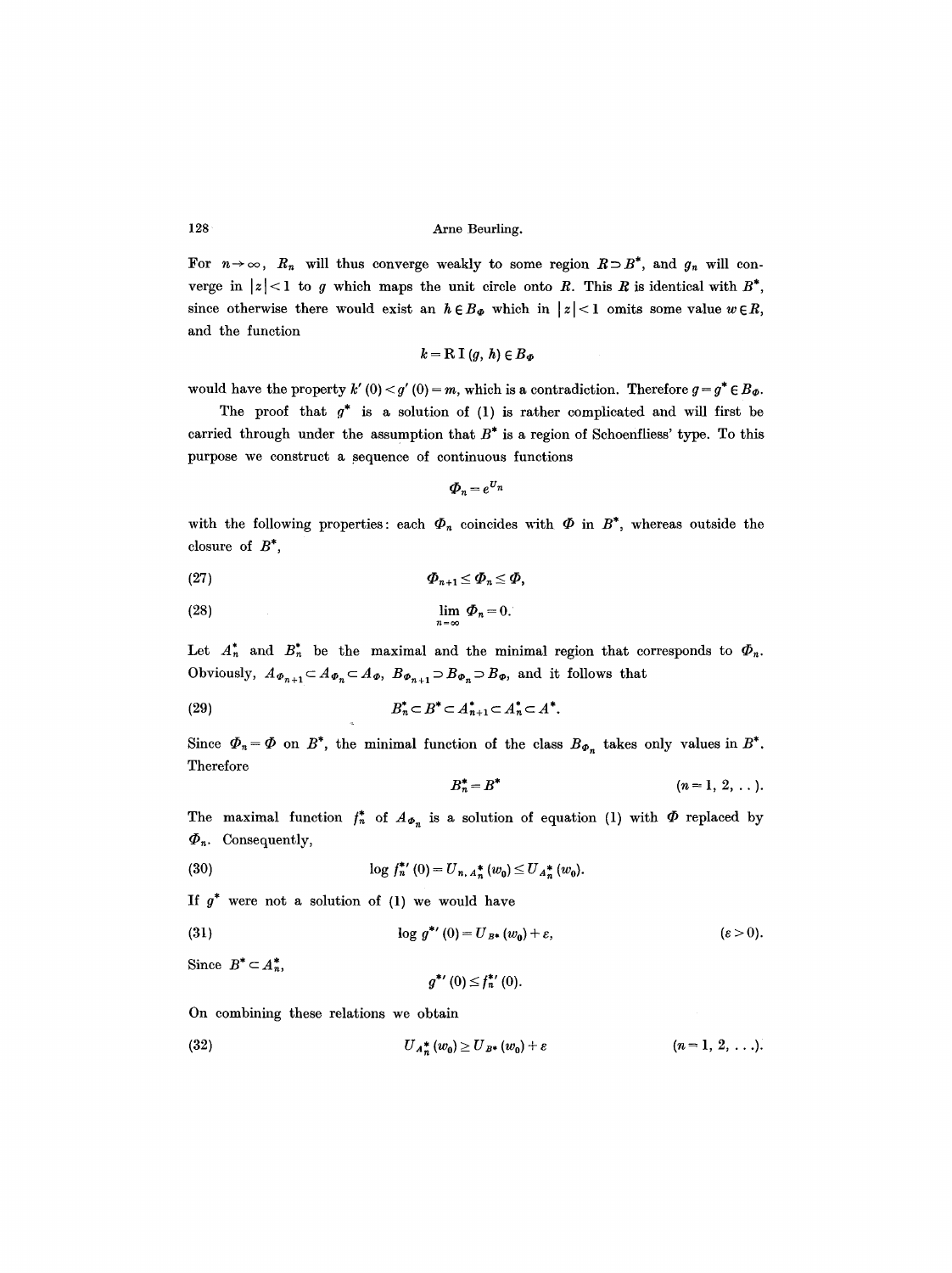For the inverse  $F_n^*$  of  $f_n^*$  we have

(33) 
$$
2 \pi = \int |F_n^{*'}| \, |d w| = \int \frac{|d w|}{\Phi_n(w)}
$$

where the integral is extended over the boundary of  $A_n^*$ . As  $n \to \infty$ ,  $\Phi_n$  converges uniformly to 0 on each closed set contained in the complement of the closure of  $B^*$ . Relation (33) therefore implies that the boundary  $\Gamma^*_n$  of  $A^*_n$  converges to the boundary  $\Gamma^*$  of  $B^*$  in the sense that

(34) 
$$
\lim_{n \to \infty} [I_n^*, I^*] = 0.
$$

For a region B<sup>\*</sup> of Schoenfliess' type (34) implies that the shrinking sequence  $\{A_n^*\}^{\infty}$ converges weakly to  $B^*$ . Hence

(35) 
$$
\lim_{n = \infty} U_{A_n^*}(w_0) = U_{B*}(w^*)
$$

which contradicts (32). Our assumption (31) is therefore false and consequently  $g^*$ is a solution of (1).

In case  $B^*$  is not of Schoenfliess' type we proceed as follows. Instead of the class  $B_{\Phi}$  we consider the family of classes  $B_t \equiv B_t \phi$  where t is a positive parameter, and we define

$$
m(t)=\inf_{g\in B_t}g'(0).
$$

For  $t_1 < t_2$ ,  $B_{t_1} \supseteq B_{t_2}$  and it follows that  $m(t_1) \leq m(t_2)$  and  $B_{t_1}^* \subset B_{t_2}^*$ . As a monotonic function  $m(t)$  is continuous except at an enumerable set at most. At first sight it seems absurd that  $m(t)$  could be discontinuous, but this actually can occur and is one of the reasons why the minimal region is hard to deal with.

We first prove that  $B_t^*$  is a *strictly* monotonic family of regions, i.e. that the closure of  $B_{t_1}^*$  is contained in  $B_{t_2}^*$ . Assume  $w_0=0$  and let  $g_{t_2}^*(z)$  be the minimal function of the class  $B_{t_2}$ . From the continuity of  $\Phi$  it follows that  $a g_{t_2}^*(z e^{-i\gamma})$  will belong to  $B_{t_1}$ , provided  $a = |a| e^{i\gamma}$  is a complex number in the circle  $|a - 1| < \varepsilon$ ,  $\varepsilon$  being a positive number depending on  $t_1$ ,  $t_2$  and  $\Phi$ . This proves our statement.

Let now  $t$  be a number such that

$$
m(t)=\lim_{s\downarrow t} m(s).
$$

This implies that for  $s \nmid t$ ,  $B_s^*$  will converge weakly to  $B_t^*$ , and this region is therefore of Schoenfliess' type. Accordingly,  $g_t^*$  is a solution of equation (1) with  $\Phi$  replaced by  $t\Phi$ . Let  $\{t_n\}_1^{\infty}$  be an infinite sequence of numbers tending *increasingly* to 1 and let m be continuous at each  $t_n$ . The previous result then applies to each 8~- 533806. *Acta mathematica.* 90. Imprim6 le 29 octobre 1953.